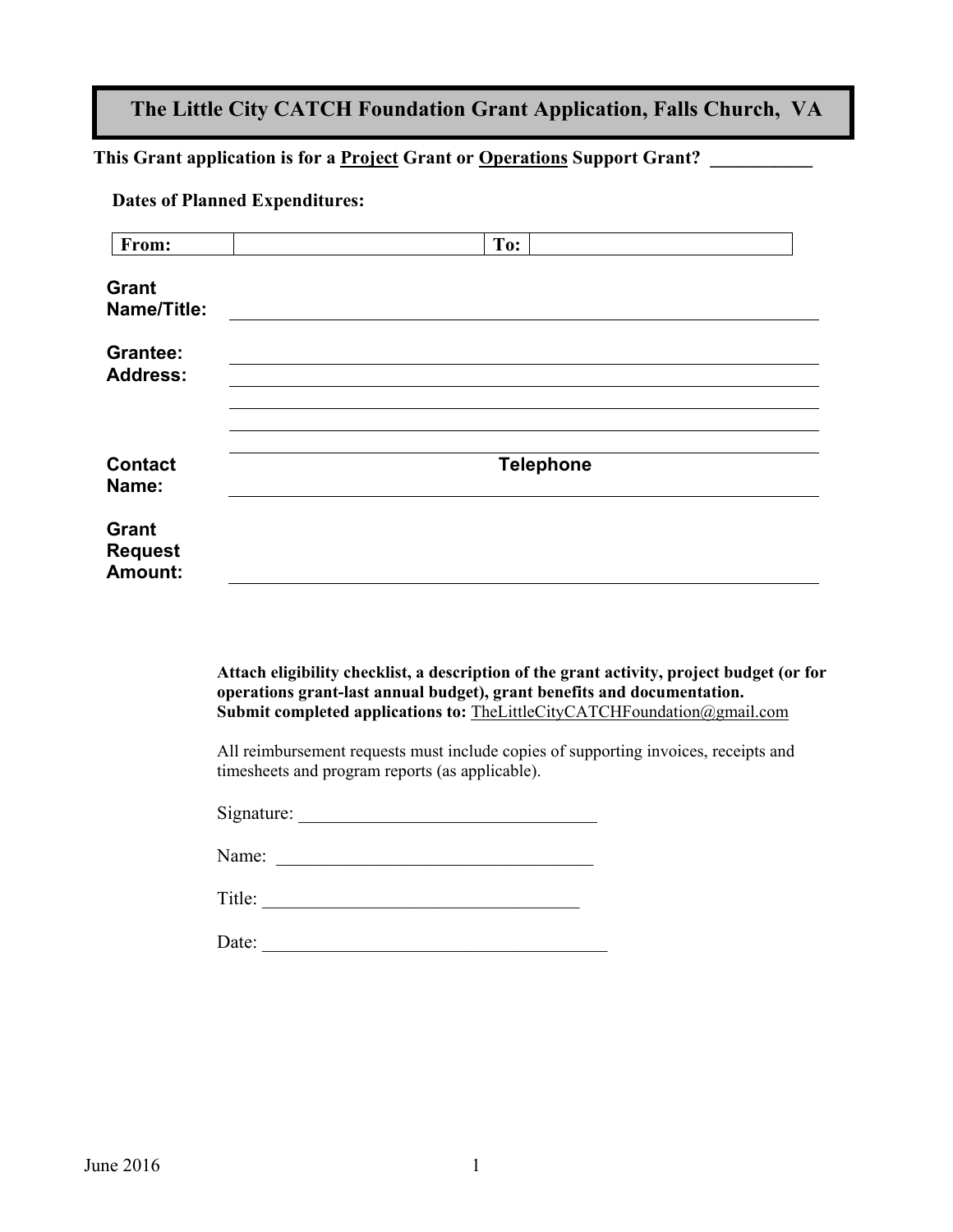## **TLCCF Grant Eligibility Checklist (2017)**

- 1. Organization Name: \_\_\_\_\_\_\_\_\_\_\_\_\_\_\_\_\_\_\_\_\_\_\_\_\_\_\_\_\_\_\_\_\_\_\_\_\_\_\_\_\_\_\_\_\_\_\_\_\_\_\_\_\_\_
- 2. The core mission of this organization is the research, production, presentation, exhibition, education or performance in arts, culture, theater or history?
- 3. Is the organization in compliance with all local, state and federal laws? \_\_\_\_\_
- 4. What is organization designation under IRS Section 501 rules?
- 5. If not currently a IRS 501(c)3, has that been applied for on behalf of the organization?
- 6. Is the organization located in and have an address of record in the City of Falls Church? \_\_\_\_\_\_
- 7. For the programming or activities, are at least 60% of these in the City of Falls Church?
- 8. The organization operates, exhibits, meets and rehearses in the City of Falls Church? \_\_\_\_\_\_
- 9. The percentage of your Board and Officers who reside or work in the City of Falls Church?
- 10. The percentage of normal audience members that reside in the City of Falls Church? \_\_\_\_\_
- 11. Does the organization have independently prepared financial statements? (Audited for those organizations with annual expenses of \$500,000 or more). \_\_\_\_\_\_
- 12. The organization has submitted all reports that are required from any prior TLCCF grants?
- 13. Has the organization received prior funding from TLCCF Grants? \_\_\_\_\_\_ If yes, what is the most recent year? \_\_\_\_\_\_\_ And the Amount? \_\_\_\_\_\_\_\_\_\_\_\_\_\_

### **I certify that the information provided above is correct and the organization meets all of the eligibility requirements of TLCCF ordinance, guidelines and application.**

|                      | Signature | Date |
|----------------------|-----------|------|
| Print Name and Title |           |      |

 $\overline{\phantom{a}}$